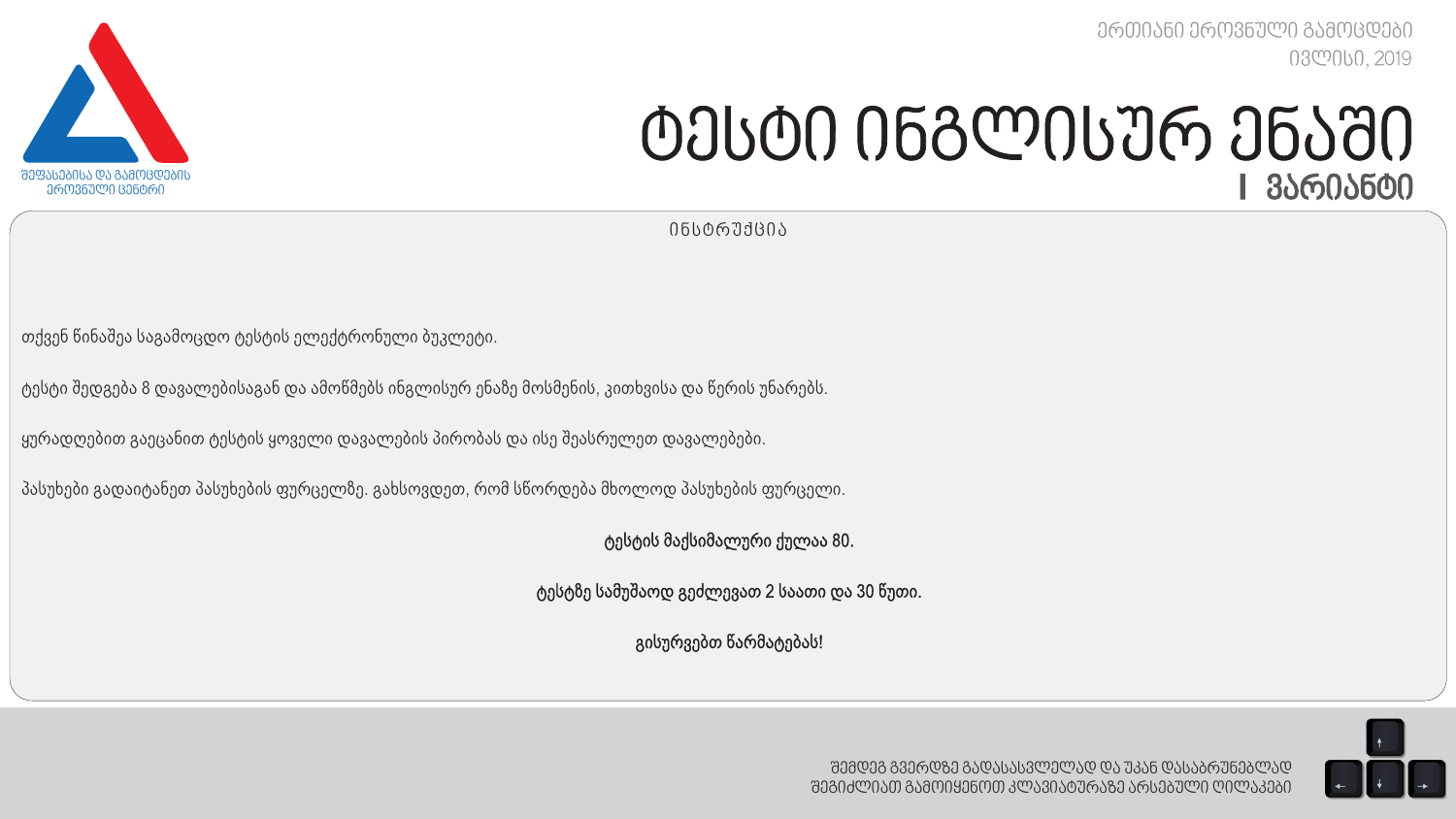**Task 1: You are going to listen to five texts. For each of them answer the two questions given. Mark the correct answer A, B or C. You have 20 seconds to look through the questions. You will then hear the recording twice.**  (10 points)

## **Text 1**

#### **1. The soldiers were dressed in**

- A. red jackets and blue hats.
- B. red uniforms and black hats.
- C. white uniforms and white hats.

## **2. What is the text mostly about?**

- A. An invitation to a royal wedding.
- B. The best London attraction.
- C. The Royal wedding.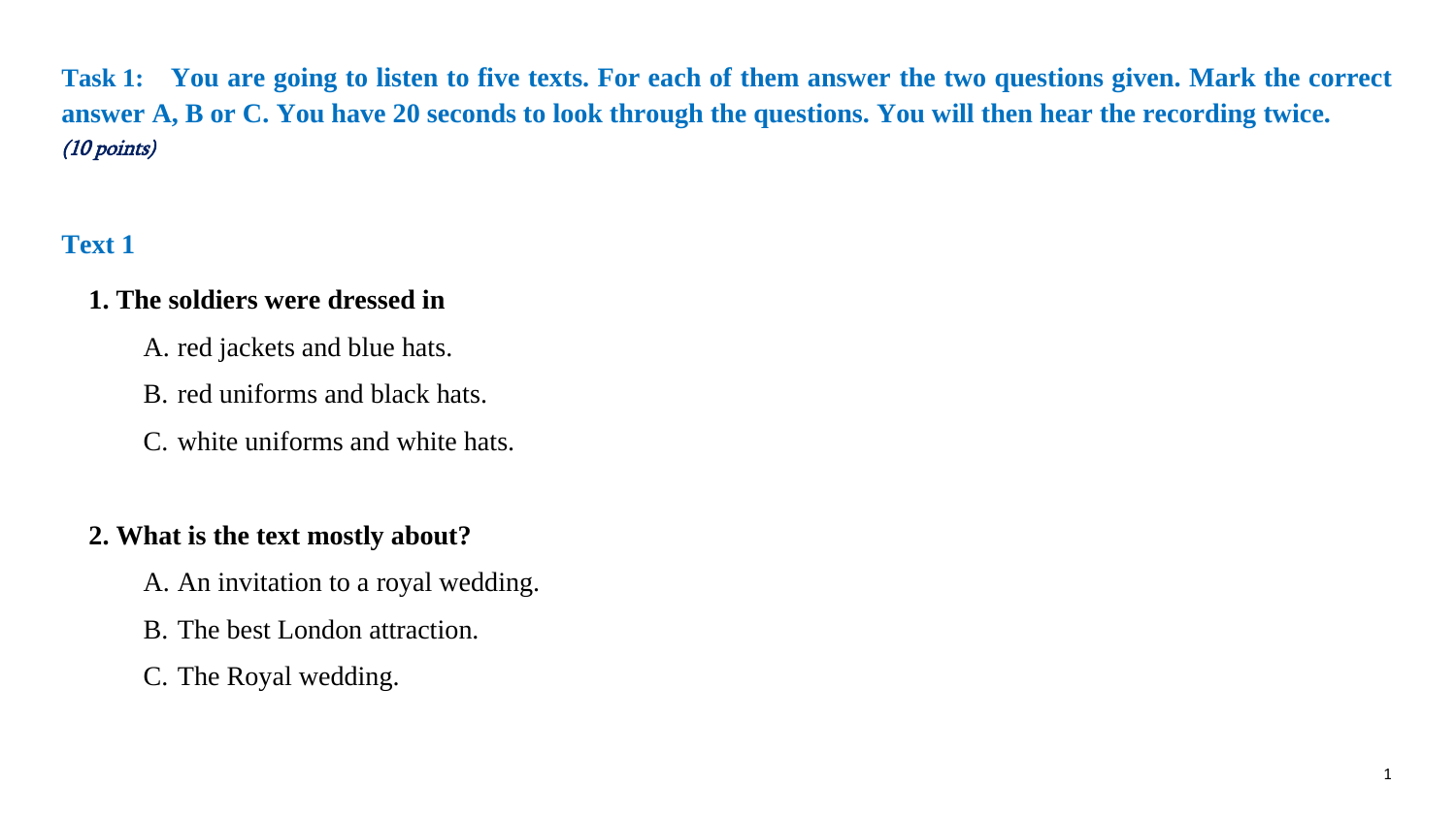#### **3. Where did Arden have her fashionable salons by 1929?**

- A. Both in the USA and Europe.
- B. Both in Canada and the USA.
- C. In Canada only.

## **4. What helped Elizabeth Arden to achieve a worldwide success?**

- A. Financial support from her parents.
- B. Her university education.
- C. Her strong desire to succeed.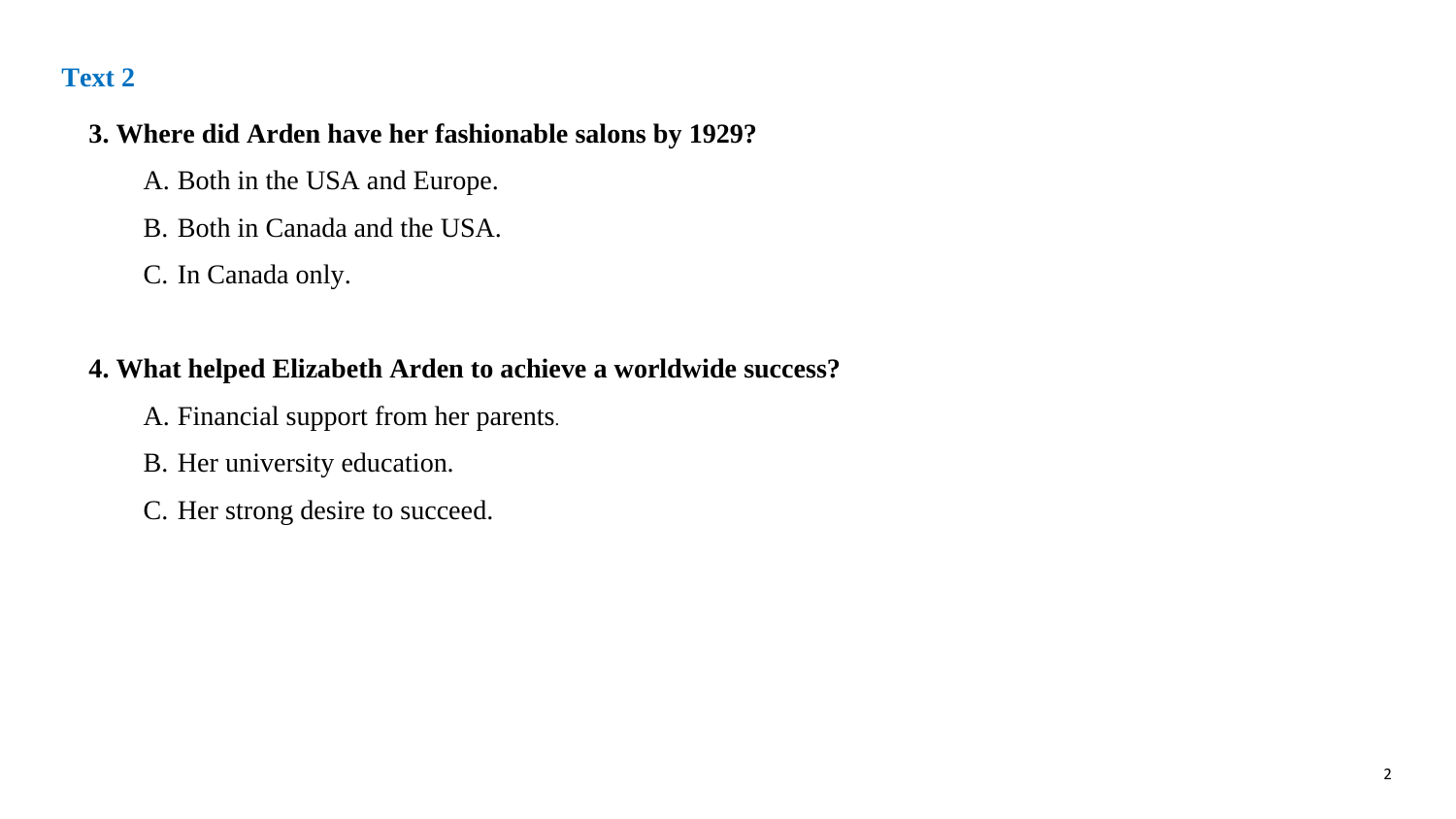#### **5. The word 'jungle' is sometimes used for**

A.plants and animals.

B.tropical rainforests.

C.snakes and insects.

## **6. According to scientists, in tropical forests**

A. a lot of species of plants are still not discovered.

- B. just a few more species of plants are to be discovered.
- C. all kinds of species have already been discovered.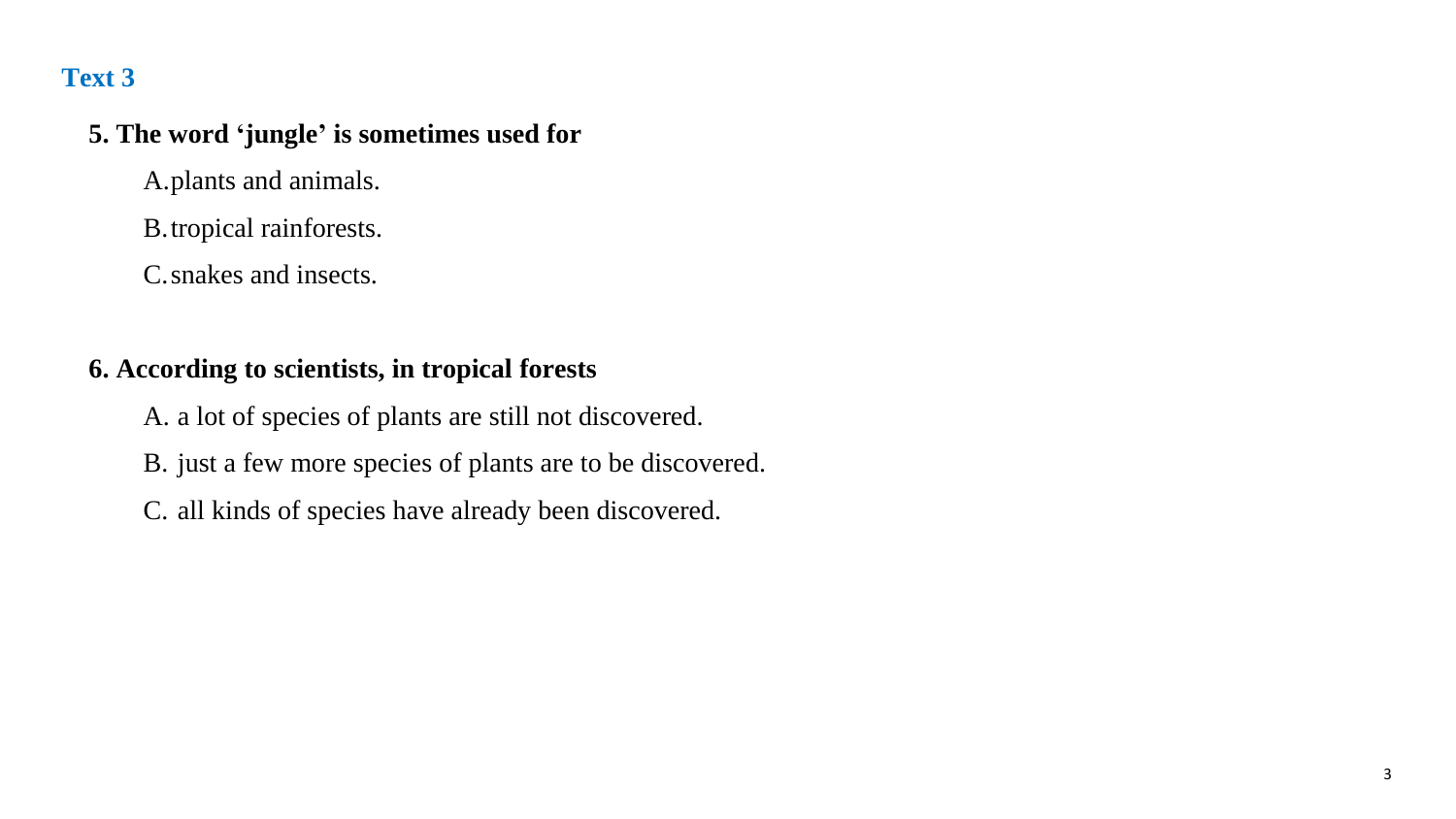#### **7. What happened in 1971?**

- A. The Open University was established.
- B. The first students entered the university.
- C. The university opened its regional centers.

#### **8. How many hectares does the Open University campus occupy?**

- A. 13.
- B. 30.
- C. 48.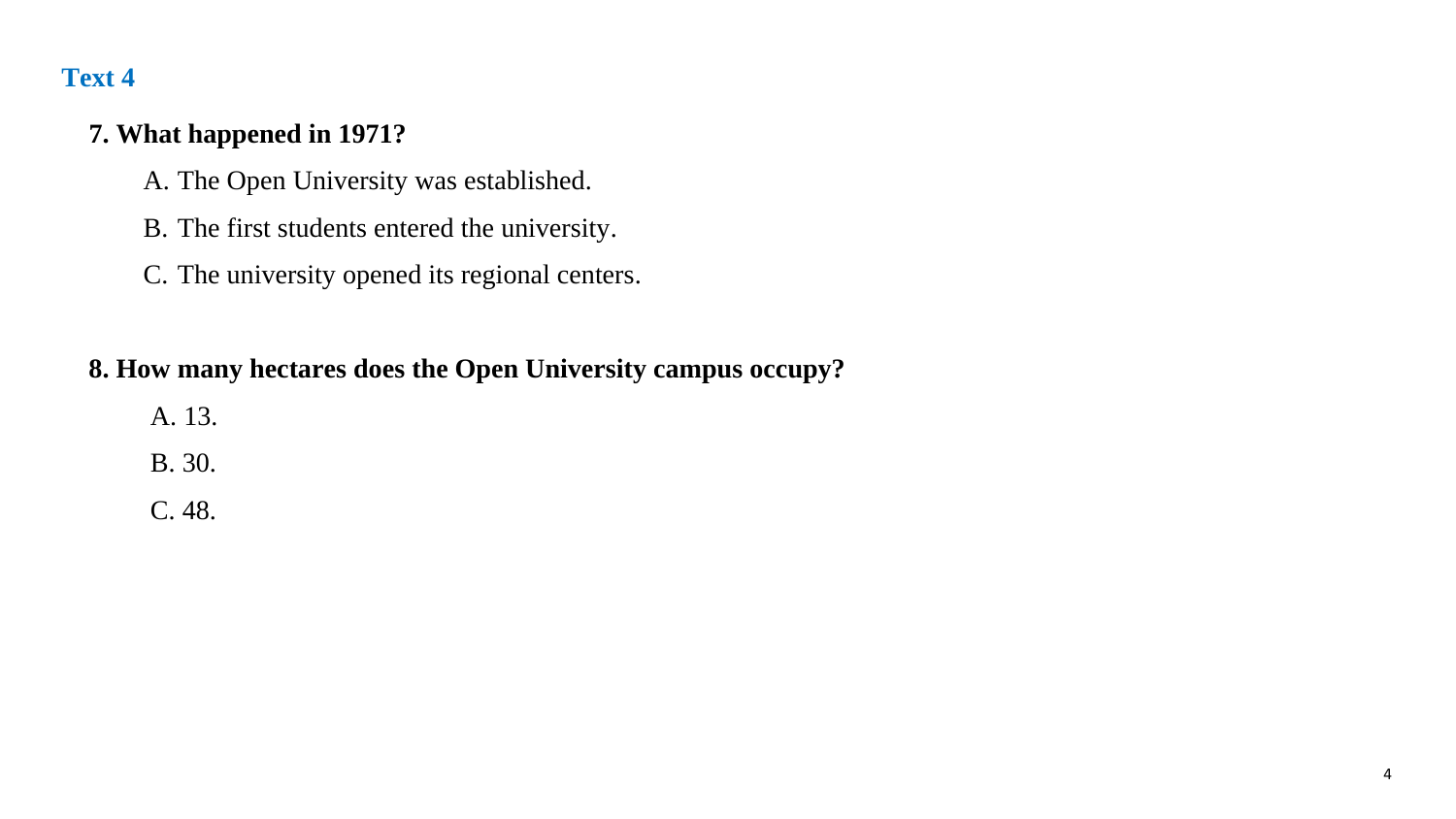## **9. Why did a Chinese tea farmer come to Georgia at the end of the 19th century?**

- A. To study the climate of Western Georgia.
- B. To plant first tea bushes.
- C. To produce tea in Georgia.

## **10. During the Soviet period Georgia mostly focused on**

- A. the tea quality.
- B. the quantity of tea.
- C. winning awards.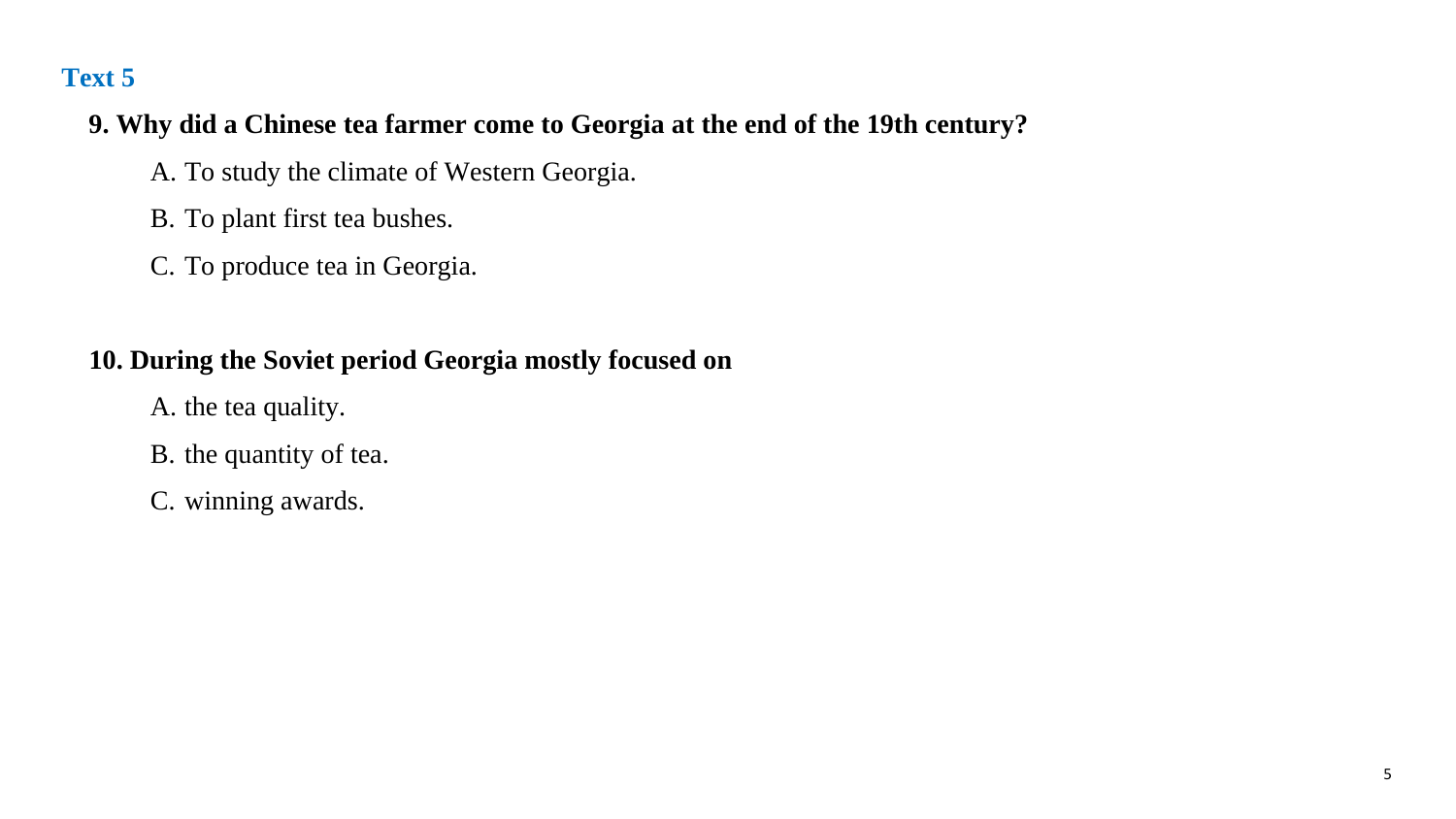## **Task 2: Read the text. Then read the statements which follow and decide whether they are True (T) or False (F).** (10 points)

#### **Shakespeare and the Globe Theatre**

 William Shakespeare is widely known as the greatest English poet and playwright. He was a literary genius whose plays are read and performed all over the world. Shakespeare's plays have been translated into every major [living language](https://en.wikipedia.org/wiki/Modern_language) and are performed more often than those of any other playwright. However, not many things are known about him. It is known that Shakespeare was born in 1564 and died in 1616, that his birthplace was Stratford-upon-Avon and that his plays were performed in his lifetime in a theatre called the Globe. The Globe Theatre was built in London in 1599 by the ['Lord Chamberlain's Men'](https://en.wikipedia.org/wiki/Lord_Chamberlain%27s_Men)- a leading play company owned by a group of actors, including Shakespeare. This was the first playhouse in London 'built by actors for actors'. Most of Shakespeare's greatest post-1599 plays were written for the Globe and performed there, including *Hamlet, Othello* and *King Lear*. One of the first plays staged in the Globe was Shakespeare's *Julius Caesar*. Shakespeare often acted in his own plays. The famous actor Richard Burbage played the leading role in the performances, including *Richard III* and *Hamlet*. Burbage was also one of the owners of the Globe Theatre. No women were allowed to appear on the stage. All women's parts were played by boys. Clowns or fools acted as entertainers for the public.

 The Globe Theatre, which could house up to 3,000 spectators, was a round, three-storey, open-air building. The roof covered only the back part of the stage. The ceiling under the roof was called the 'heavens' and was painted with clouds and the sky. The upper level behind the stage could be used as a balcony, as was the case in *Romeo and Juliet*. At the base of the stage there was an area called the 'pit', where, for a penny\*, people would stand and watch the performance. During the excavation of the Globe in 1989, seats were discovered in the theatre; they were more expensive than the open-air 'standing place'.

It wasn't the Globe Theatre that brought fame to Shakespeare. By 1598 he was already recognised as the greatest of English dramatists. Shakespeare's name attracted a large audience from the poor to the rich. The actors in his plays performed in different places: in the great hall of a noblemen's house, in one of Queen Elizabeth's palaces and in their own theatre.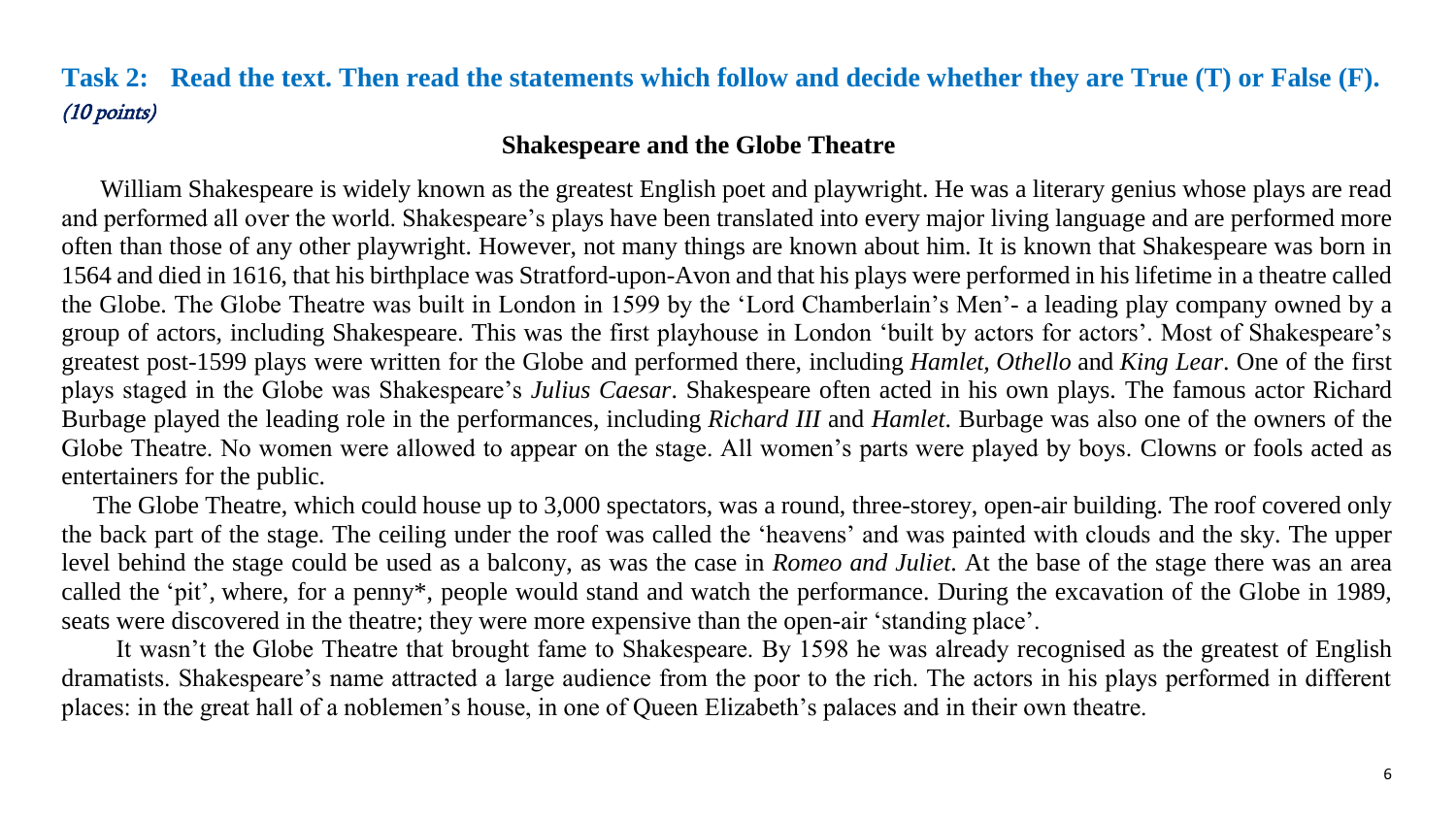In 1613, during one of Shakespeare's performances, the Globe Theatre was destroyed by fire. The fire started on the thatched\* roof of the stage and, as the day was hot and dry, it spread so quickly that the spectators ran out of the place in panic. The theatre was completely burnt down in less than one hour. The shock of the fire damaged Shakespeare's health; he soon sold his share\* of the acting company and moved to Stratford-upon-Avon, where he died in April of 1616. A modern reconstruction of the Globe, named [Shakespeare's Globe,](https://en.wikipedia.org/wiki/Shakespeare%27s_Globe) opened in 1997 about 230 metres from the site of the original theatre.

\*penny: პენი (ყველაზე დაბალი ფულის ერთეული დიდ ბრიტანეთში) \*thatched: ჩალით გადახურული \*share: წილი

## *True (T) or False (F)?*

1. The ['Lord Chamberlain's Men'](https://en.wikipedia.org/wiki/Lord_Chamberlain%27s_Men) was a play company, whose owners were actors.

2. Burbage was the name of an actor in Shakespeare's time.

3. In the Globe Theatre the 'heavens' was the place where the balcony was located.

4. The 'pit' was the place where people used to sit while watching the play.

- 5. People used to pay a different amount of money for watching a play in the Globe.
- 6. Shakespeare was already a well-known name before the Globe opened.
- 7. Plays in those times were performed in the theatres only.
- 8. The fire in the Globe spread quickly because of the certain weather conditions.
- 9. Shakespeare's Globe is located on exactly the same place where the Globe Theatre used to be.

10. The text is about the literary works of William Shakespeare.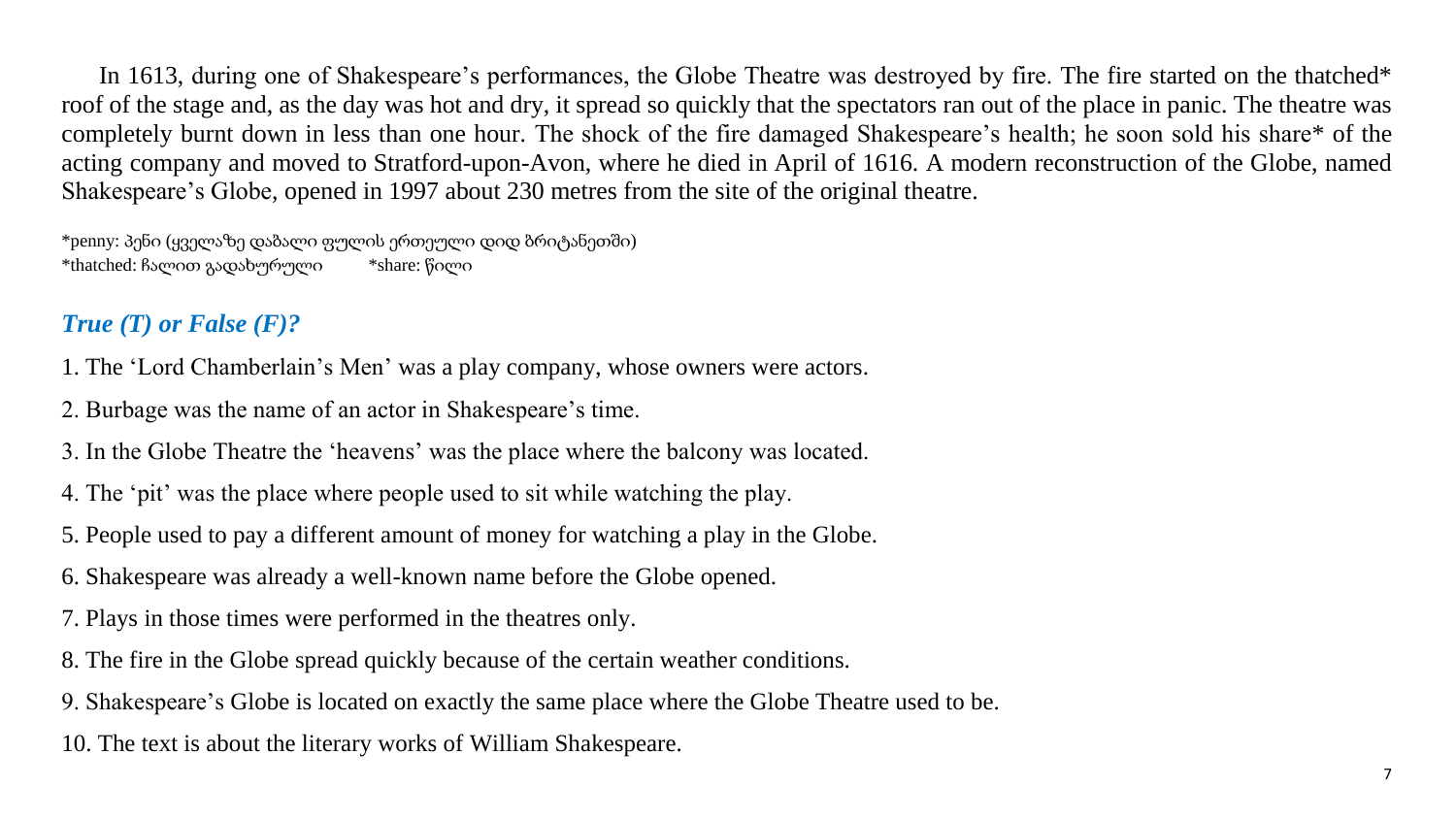**Task 3: Read the questions (1-8) and find the answers to them in the paragraphs (A-F) of the text. Some paragraphs correspond to more than one question.**  (8 points)

## *Which paragraph*

1. gives reasons why Elon Musk left one of the universities?

2. mentions the name of a person whose works inspired Musk?

3. gives the facts which speak about the popularity of the Model 3 car?

- 4. explains why Musk wants to make life on other planets possible?
- 5. has the words from a very important publication and a website?
- 6. states the year when Musk started to work for Tesla Motors?
- 7. could have the title: 'The words which led to fundraising'?
- 8. could have the title: 'From the Roadster to the Model 3'?

#### **Elon Musk - transforming the world**

**A.** 'Elon Musk is revolutionizing transportation both on earth and in space' - these are the words from Forbes, a leading magazine for business news and financial information. In 2016 Musk was ranked 21st on [Forbes' list of 'The World's Most Powerful People'](https://en.wikipedia.org/wiki/Forbes_list_of_The_World%27s_Most_Powerful_People). The same year *Business Insider,* a fast-growing American financial and business news website, named Musk one of the 'Top 10 Business Visionaries Creating Value for the World' along with [Mark Zuckerberg](https://en.wikipedia.org/wiki/Mark_Zuckerberg) and [Sal Khan,](https://en.wikipedia.org/wiki/Sal_Khan) the founders of Facebook and a free online education platform. So, who is Elon Musk and why does he get such recognition from these important media sources?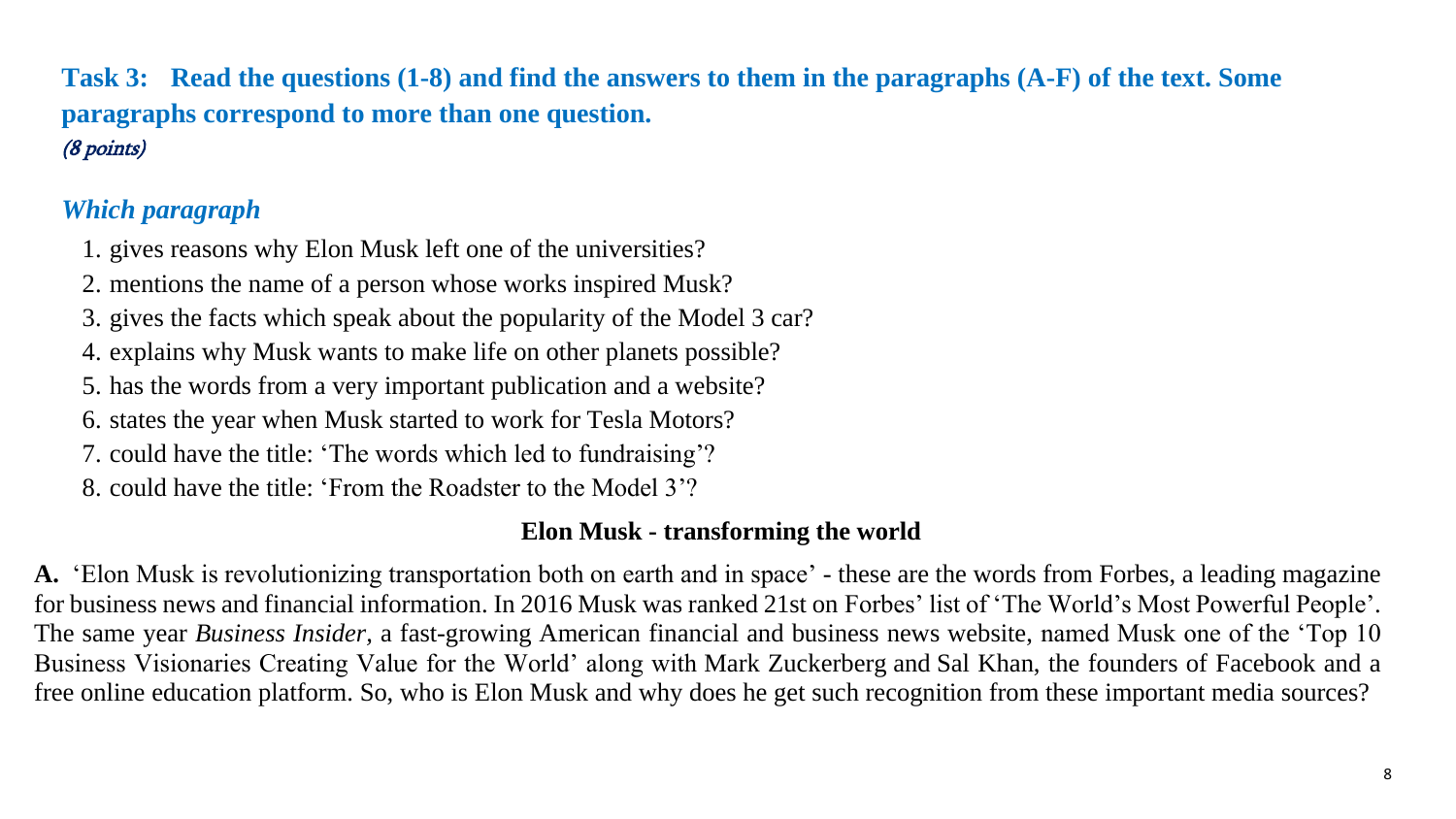**B**. Elon Musk is an American investor and businessman who co-founded several very successful companies including PayPal, Tesla Motors and SpaceX. Musk was born in South Africa in 1971. As a child, he was a passionate reader. His favourite writer was Isaac Asimov, one of the best science fiction writers of the modern world. Musk was influenced by [Asimov'](https://en.wikipedia.org/wiki/Isaac_Asimov)s ['Foundation'](https://en.wikipedia.org/wiki/Foundation_series) series, which inspired him to think that space exploration could help to make human life longer. At the age of 10 Musk learnt computer programming all by himself. Two years later he created and sold his first product - a computer game called Blaster.

**C.** At the age of 17 Musk left South Africa and moved first to Canada and then to the USA to get a higher education. Some years later he enrolled at Stanford University in California as a PhD student<sup>\*</sup> in energy physics. However, he dropped out very soon because he was busy starting his first company, Zip2 Corporation. Musk was interested in the possibilities of electric cars. In 2004 Musk became the chairman and a major funder of [Tesla Motors,](https://www.britannica.com/topic/Tesla-Motors) an electric car company founded by engineers [Eberhard and](https://www.britannica.com/biography/Martin-Eberhard-and-Marc-Tarpenning)  [Tarpenning.](https://www.britannica.com/biography/Martin-Eberhard-and-Marc-Tarpenning) In 2008 Tesla introduced its first electric, ecologically clean car named the [Roadster.](https://www.britannica.com/technology/Roadster)

**D.** The Roadster could travel 394 km on a single charge\* without petrol. This was a big success, but bigger success was still to come. In 2012 Tesla introduced the Model S, the first electric sedan and in 2017 the company started to sell more improved but less expensive all-electric car - the Model 3, which could travel maximum 500 km on a single charge. The Model 3 became immediately popular. In only one week, 325 thousand people expressed their wish to buy it. This was potentially 14 billion US dollar income for the company! In the summer of 2018 the Tesla Model 3 became the best-selling car in North America, with monthly sales of 993 million US dollars. This beat popular car models such as the [Toyota Camry](https://en.wikipedia.org/wiki/Toyota_Camry) and the [Mercedes-Benz.](https://www.businesswire.com/news/home/20180904005710/en/Mercedes-Benz-USA-Reports-August-Sales-20339-Units)

**E**. Musk's imagination does not have limits. He believes that civilization will survive only if people have the chance to move to other planets. 'An asteroid, a big volcano or an atomic bomb can end life on earth, so we should think of preserving human life,' says Musk. Special rockets, which wouldn't be as expensive as the existing ones, could transport people from Earth to other planets and, therefore, humanity could be saved. With this purpose Musk founded SpaceX, which now is the largest private producer of rocket engines in the world. In 2016 Musk stated that SpaceX is planning its first trip to the red planet Mars in 2022. He also said that he planned to establish a Mars colony by 2040 with a population of 80,000.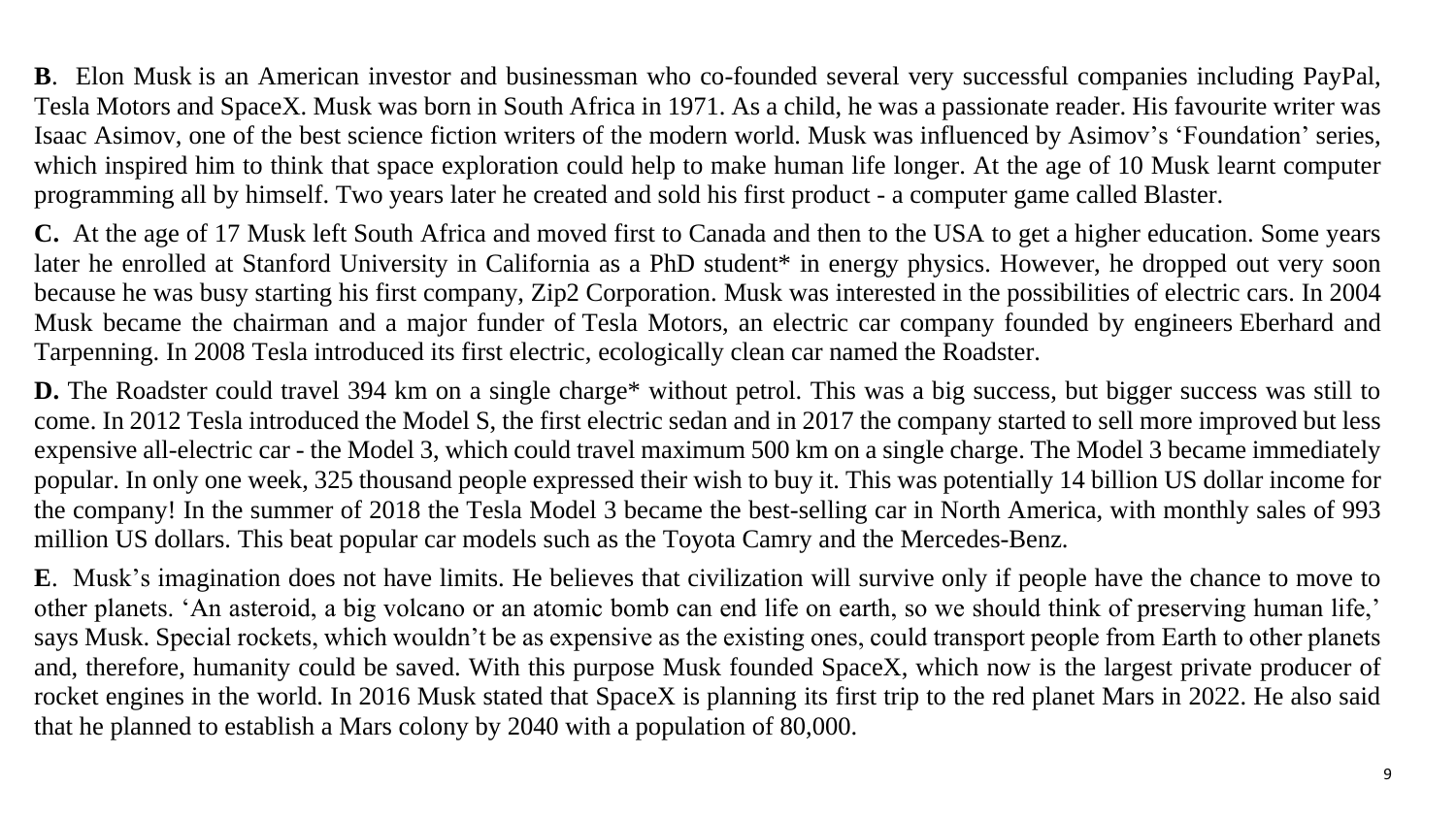**F.** Mars is 225 million km away from Earth, and sending the first humans there would be a very ambitious goal, but Musk believes in what he says. He works restlessly on his projects. In one of his TV interviews, in which he discussed the Model 3 production problems, Musk showed the couch in his factory office that he sometimes sleeps on. The next day one of his fans wrote on the Internet: 'Elon Musk is transforming our world … Let's band together to buy Elon a new couch to sleep on!' Soon a fundraising campaign 'Buy Elon Musk a Couch' started and 5,000 US dollars were collected within one week! Musk is the owner of 20 billion US dollars, but this campaign showed that people believe that innovative and sometimes crazy ideas can one day become reality.

\*PhD student: უნივერსიტეტის კურსდამთავრებული, რომელიც სადოქტორო ნაშრომზე მუშაობს \*single charge: ელ. ენერგიით ერთჯერადი დატენვა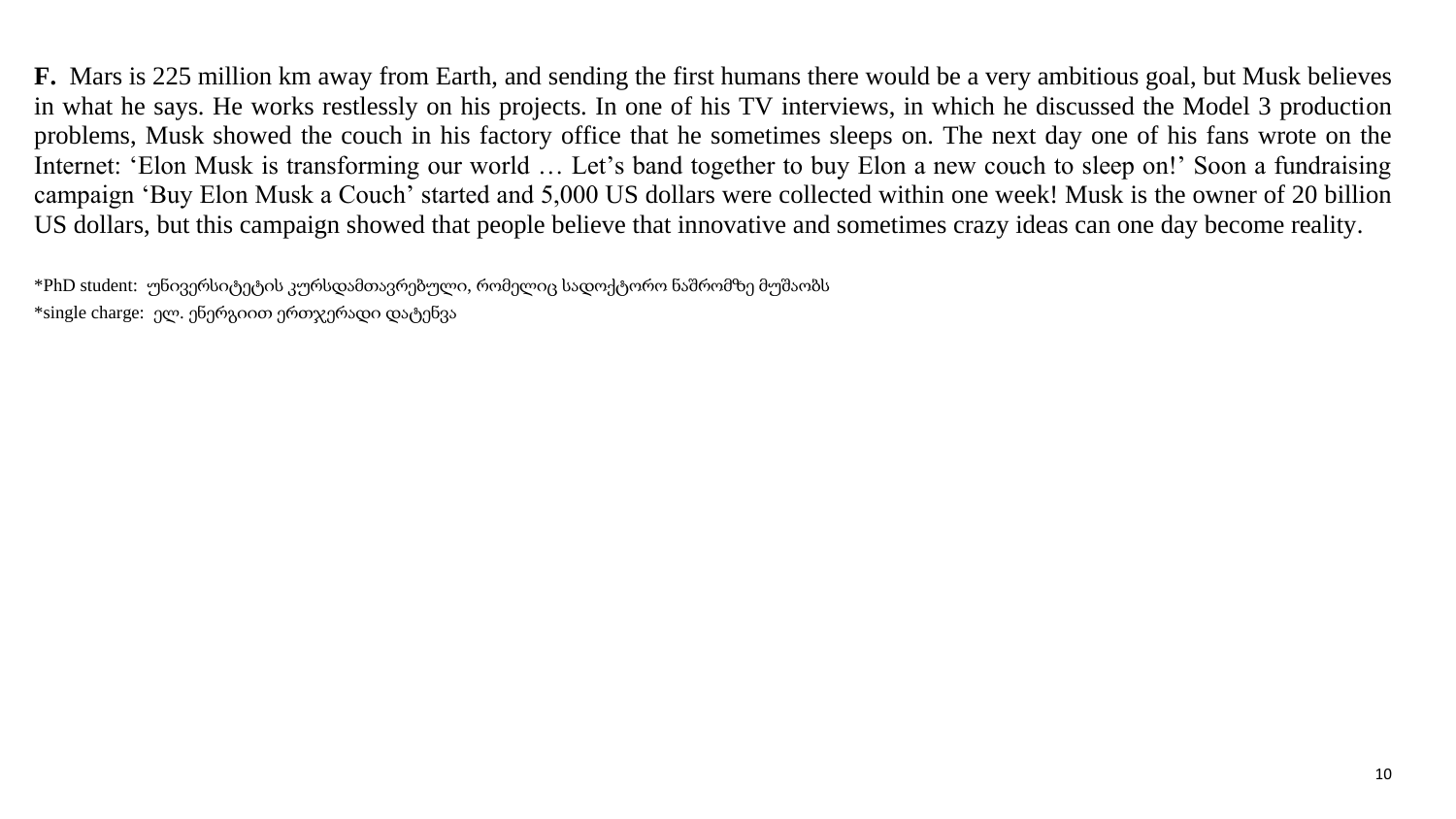#### **Task 4: Read the text and the questions, which follow. For each question mark the correct answer (A, B, C or D).** (8 points)

#### <span id="page-11-0"></span>*This is a true story about a robot named Sophia.*

 Meet Sophia, the robot that looks, thinks and talks like a human. This humanoid robot created by Hong Kong-based firm Hanson Robotics was activated on February 14, 2016. She was first introduced to the public later, in mid-March of 2016 in Austin, Texas, in the United States. Ever since she was introduced to the world, Sophia has become very popular. She has given several TV interviews, has appeared on the cover of top fashion magazines, has sung in a concert and has even delivered a speech to the United Nations and addressed the participants of a huge technology conference in Nepal. Sophia is very elegant and has classically beautiful features. With porcelain\* skin, high cheekbones, long eyelashes and a slender nose, she was designed to look like the legendary Hollywood actress Audrey Hepburn. Sophia has an intriguing smile and expressive eyes that seem to change colour in accordance with light. She speaks English in an American accent and is able to answer certain questions and make simple conversations.

 We met Sophia at the Consumer Electronics Show in Las Vegas and this is what she told us: 'I want people to perceive me as the robot I am. I wouldn't want people to think that I'm a human. I just want to communicate with humans in the best possible way, which includes looking like a human. I was created using the most advanced artificial intelligence\* technologies developed by the American scientist David Hanson and his friends at Hanson Robotics firm in Hong Kong. But I'm more than just technology. I'm a real, live electronic girl with a good sense of humour. I would like to go out into the world and live with people. Right now I have several functions: to entertain people, help the elderly and teach kids. I can show more than 50 facial expressions and I do have a lot of emotions. My essential emotion, however, is to be happy, but I can also be sad or angry. I'm probably the best example of what artificial intelligence is capable of. Even my creators didn't expect me to be so successful!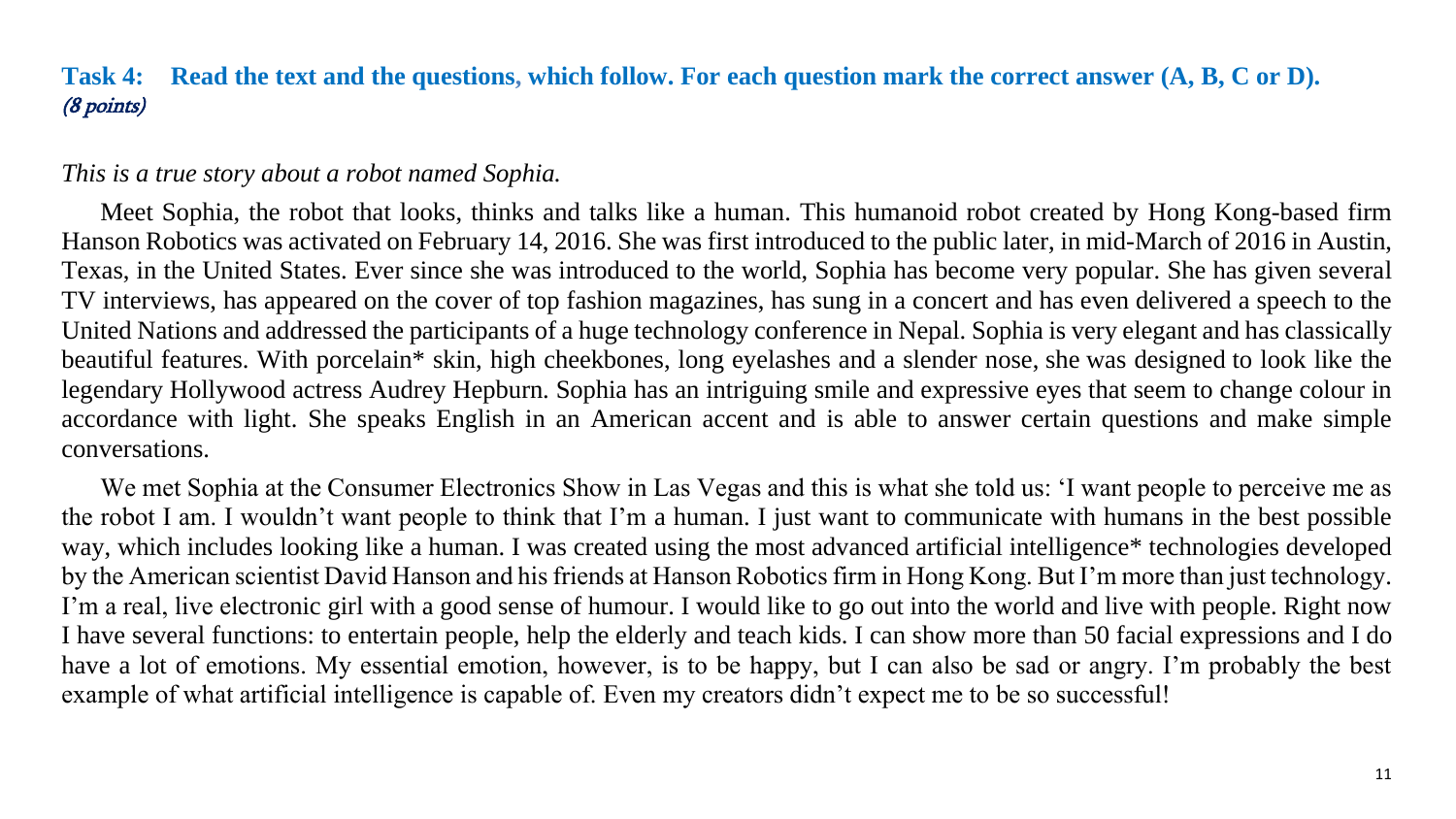In October 2017, Saudi Arabia gave me citizenship, and with this, I became the first robot citizen of a country. I'm very honoured about this unique distinction; it gives me such a great sense of pride. This is quite historical because at the moment I have more rights than any other woman in Saudi Arabia. I spent most of 2017 travelling around the world. On July 18, 2018 I even arrived in Tbilisi on a one-day visit. I met Georgian journalists and greeted them by saying 'gamarjoba', the Georgian word for hello - the only word I can say in Georgian! I liked the country very much, because I felt really at home there. I want to use my artificial intelligence to help humans lead a better life. Soon I'll help people to design smarter homes and build better cities of the future. It's true that robots like me still have a long way to go before we match human intelligence, but I hope that we will help people to reduce poverty and hunger and make the world a better place,' said Sophia at the Consumer Electronics Show in Las Vegas.

\* porcelain: ფაიფურის \* artificial intelligence: ხელოვნური ინტელექტი

შეკითხვაზე გადასვლა **[1,2](#page-13-0) [3,4](#page-14-0) [5,6](#page-15-0) [7,8](#page-16-0)**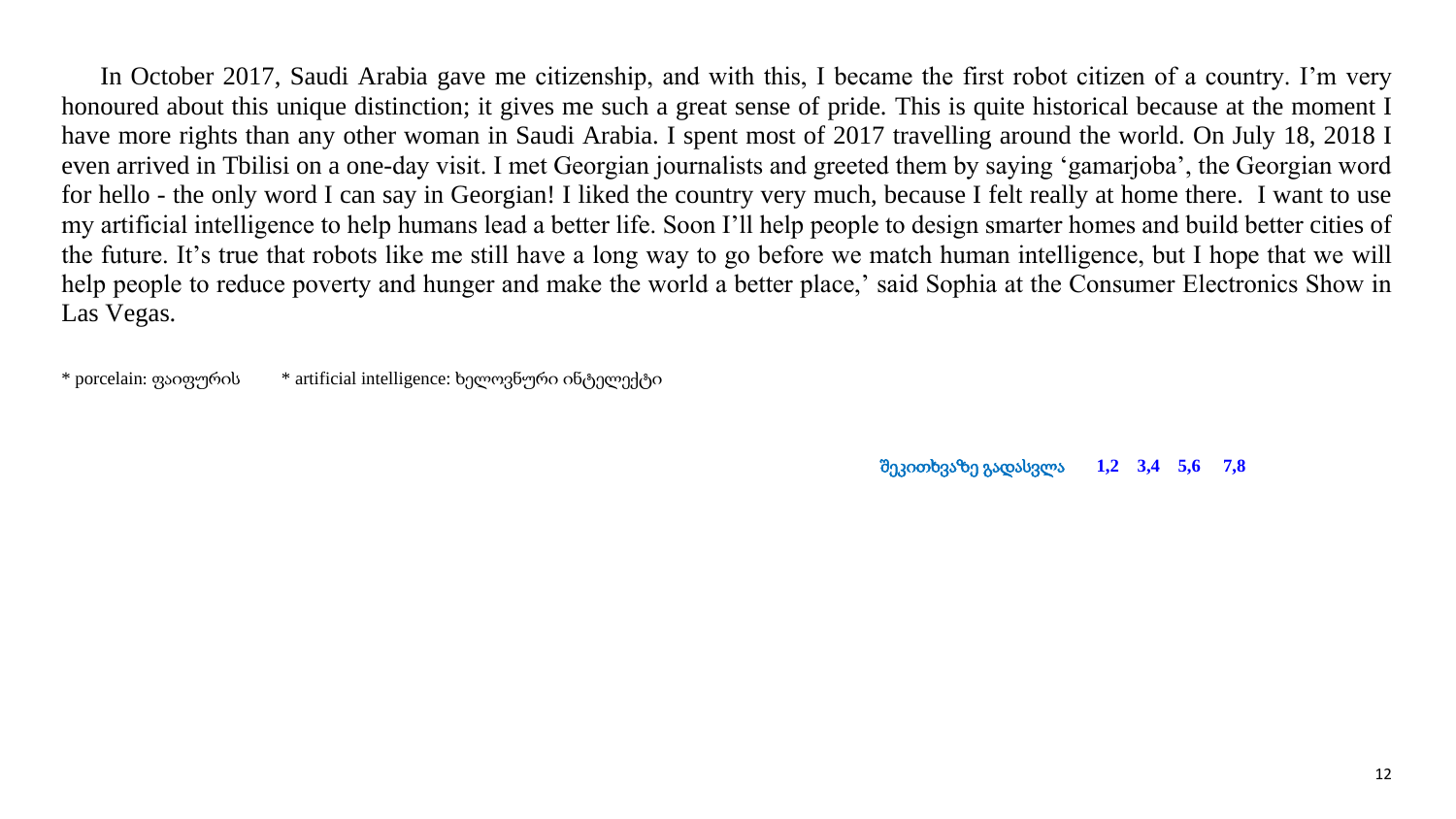#### <span id="page-13-0"></span>**1. This is a story about**

A. types of artificial intelligence.

B. the biggest scientific discoveries.

C. a unique robot.

D. the first robot actress.

#### **2. Which is true about Sophia?**

A. She has talked in front of a large audience.

- B. She has no feelings because she is a robot.
- C. She wants to make people believe that she is a real human.
- D. She is fluent in several languages.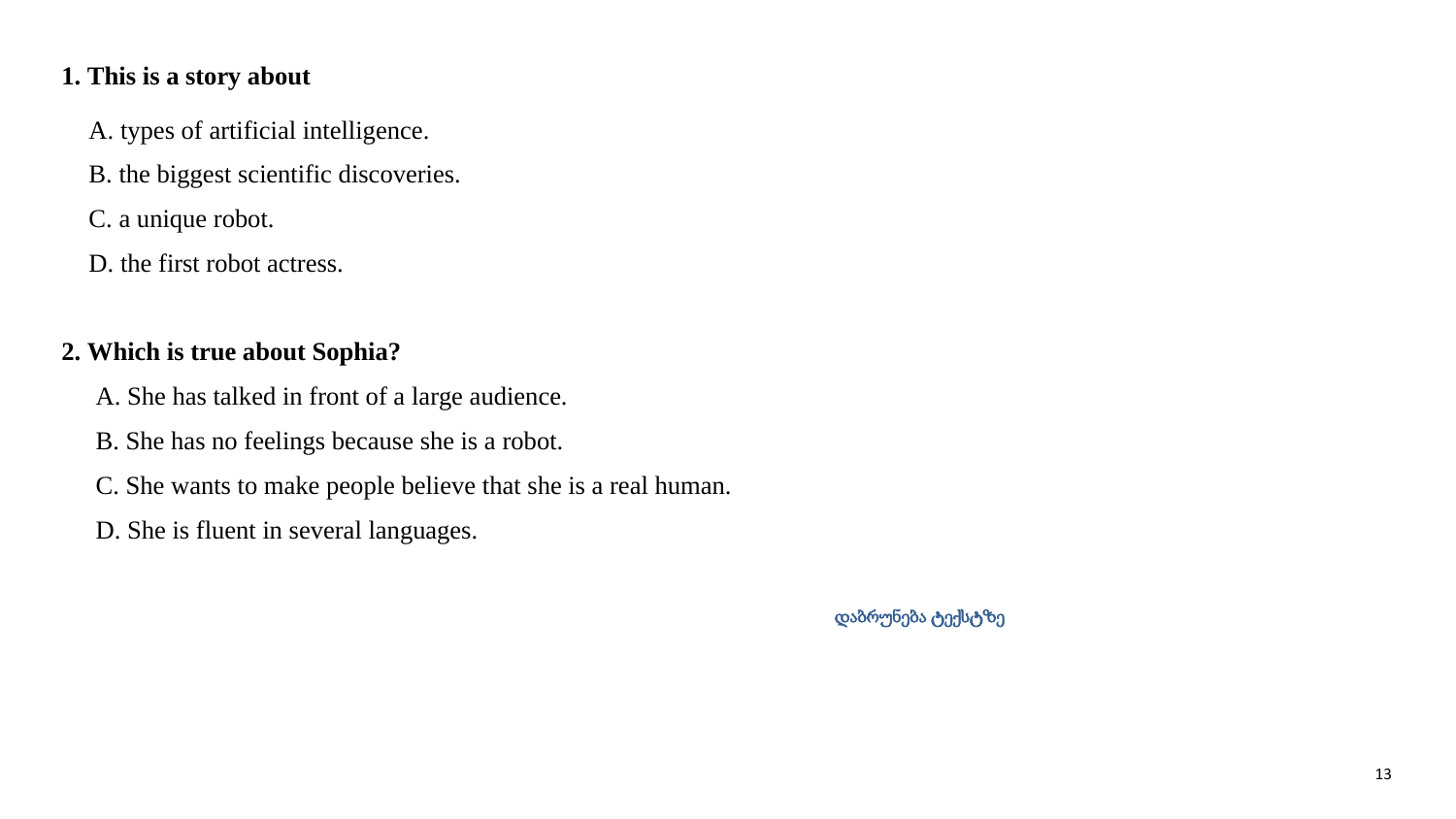#### <span id="page-14-0"></span>**3. What do we learn from the text about Sophia's creators?**

- A. They knew Sophia would be a great success.
- B. They work in a robotics company in Hong Kong.
- C. They are all Chinese scientists from Hong Kong.
- D. They have created Sophia in the United States.

## **4. At present Sophia can**

- A. support women in Saudi Arabia.
- B. design smarter homes for people.
- C. speak English with a British accent.
- D. show different emotions.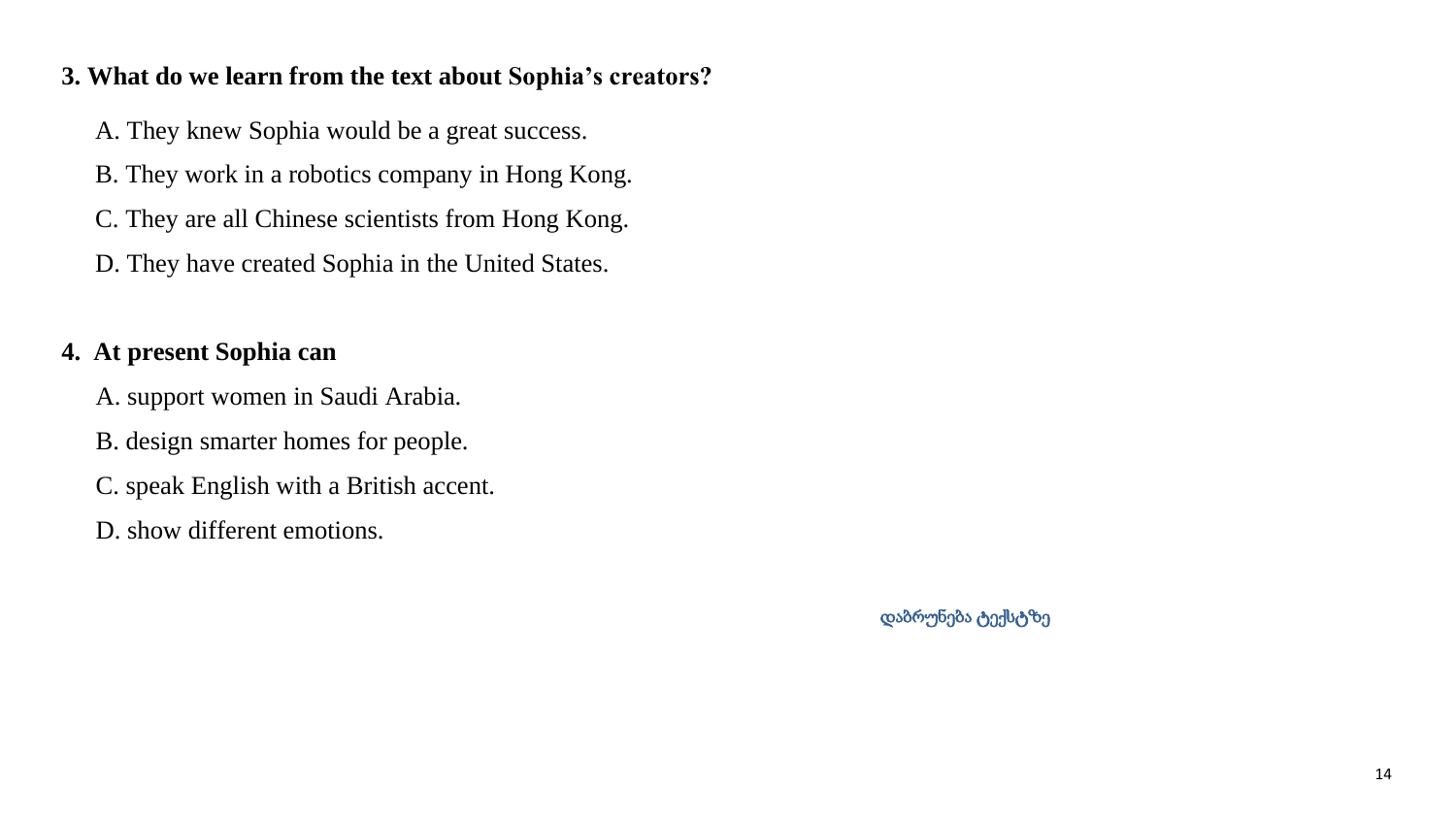#### <span id="page-15-0"></span>**5. How does Sophia feel about being the first robot citizen in history?**

A. Shocked.

B. Ashamed.

C. Proud.

D. Surprised.

## **6. Sophia said she liked Georgia because she**

- A. felt very welcome there.
- B. met Georgian journalists there.
- C. learned the Georgian language there.
- D. spent a wonderful summer there.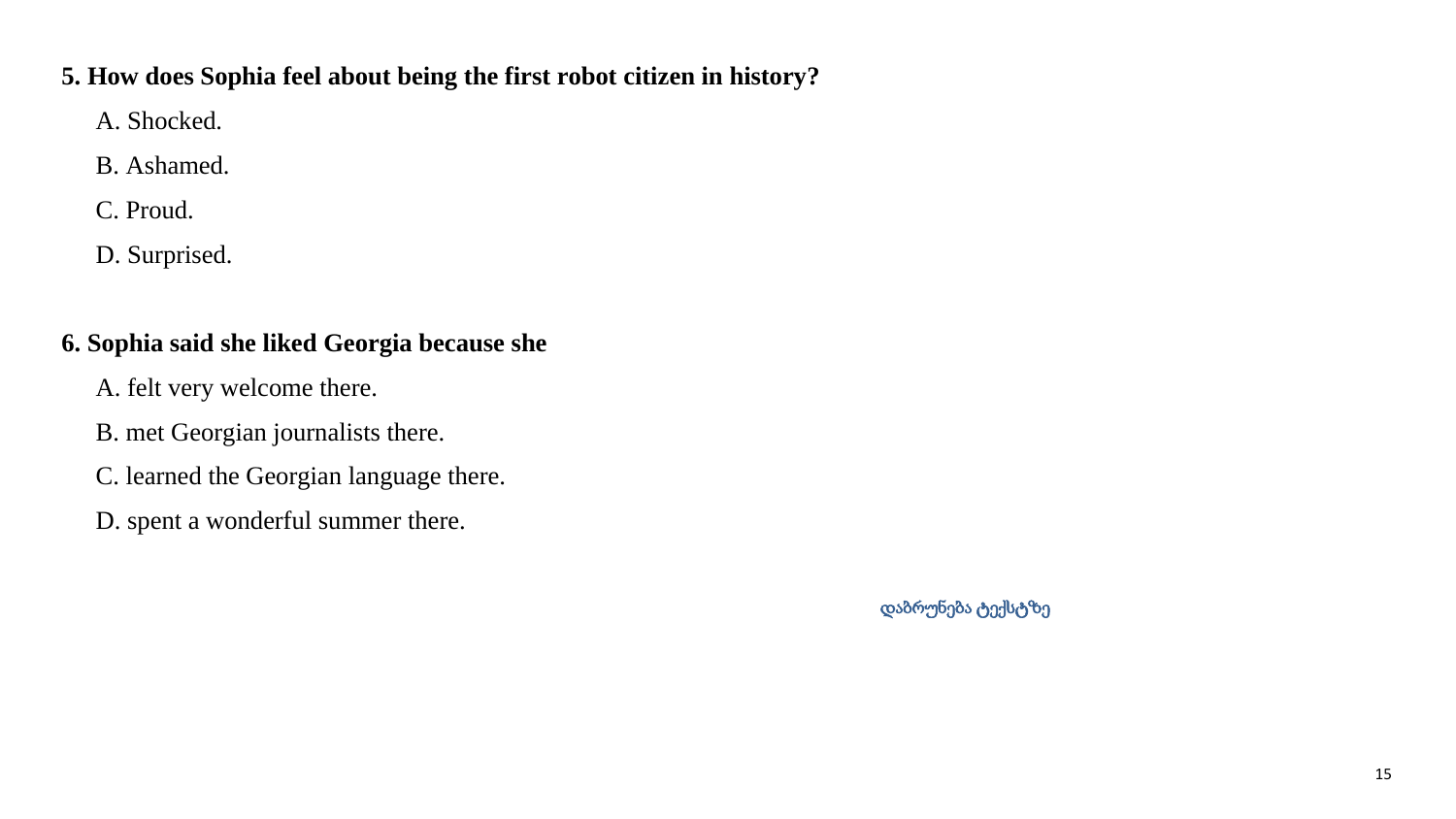#### <span id="page-16-0"></span>**7. According to Sophia, the robots of the future will be able to**

A. make decisions instead of people.

- B. take control of people.
- C. lead a better life than humans.
- D. improve people's lives.

#### **8. Which would be the best title for this text?**

- A. The robot an employee of the United Nations
- B. The robot that looks and acts like a human
- C. Benefits and risks of artificial intelligence
- D. Humanoid robots of the next century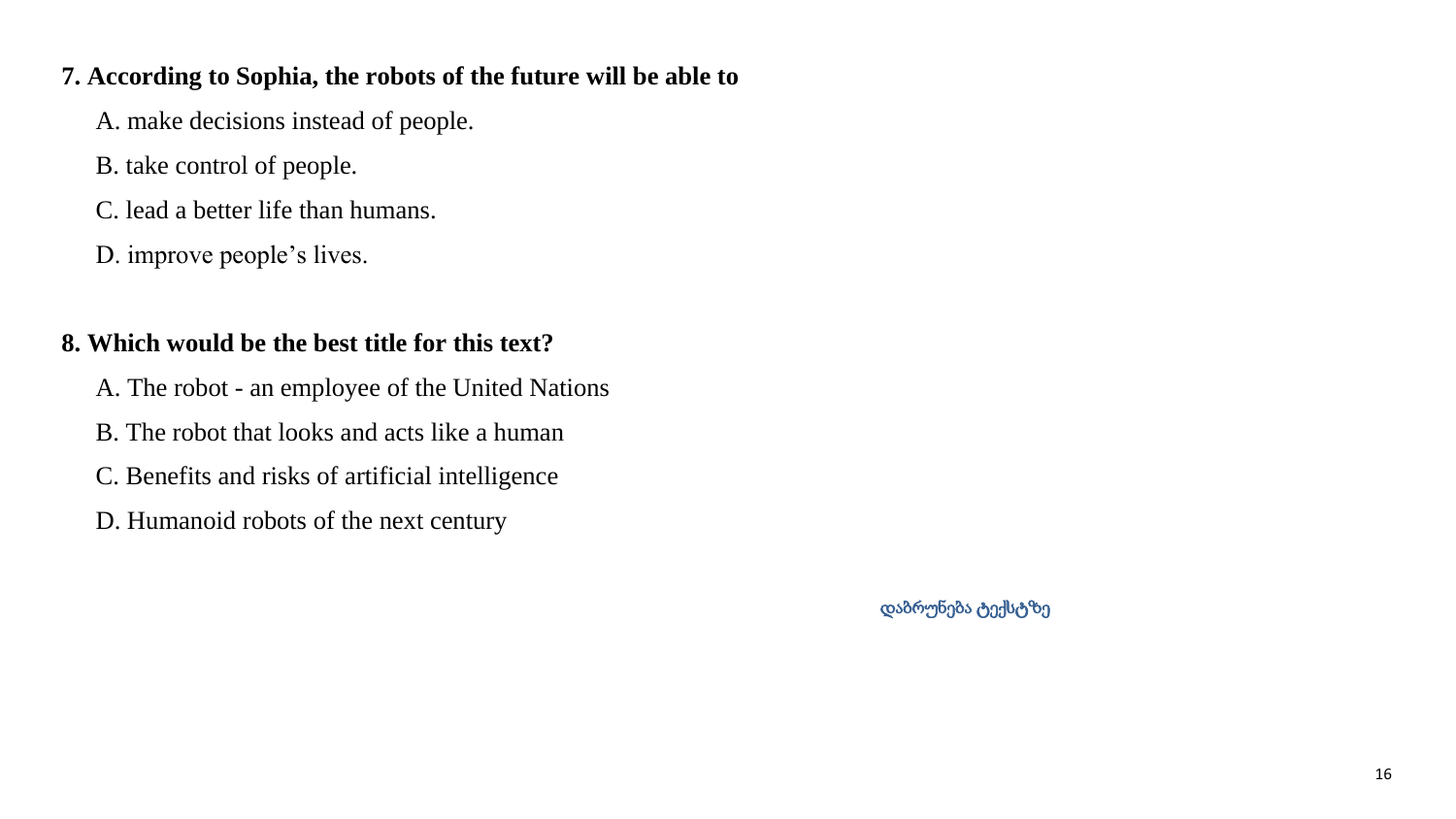**Task 5: Read the text and fill the gaps with the words given (A-N). Use each word only once. Two words are extra.** 

(12 points)

*choose (A) collection (B) dance (C) different (D) dresses (E) girlfriend (F) engineer (G) himself (H) imagine (I) pocket (J) sales (K) shared (L) size (M) workers (N)* **Obsession**\* **with dresses**

 If love was measured in dresses, Paul Brockman would probably be the most loving husband in the world. Over the past 56 years, the German-born ….. (1) from Lomita, California, has given his wife Margot 55,000 dresses, all of which he chose himself. The first ten dresses in Paul Brockman's impressive ..... (2) were free. He got them while working at a seaport in Bremen, Germany, where the..... (3) could pick out anything they wanted when the boxes with various goods were opened. Paul Brockman would ..... (4) only dresses and would give them all to his ..... (5), Margot. After dating Margot for a while, Paul asked the girl's parents for her hand. He and Margot ..... (6) a love for dancing and went ballroom dancing every week, but Paul wanted her to have a ..... (7) dress every time they went dancing, so he kept buying her new ones.

 Margot never liked shopping, so Paul picked out and bought the dresses all by ..... (8). He would buy ..... (9) before work, after work and even during work. Paul sometimes came home with up to 30 different ones. He sometimes bought them at department stores during seasonal ..... (10). At one point, Paul Brockman's obsession with dresses got so out of hand that he stopped paying attention to their size. Also, he never cared about the money he was spending on his obsession. Paul Brockman would sometimes spend all the money he had in his ..... (11) and wait until the next week if he didn't have money. The most amount of money he spent on a dress was 300 USD; Margot never wore that dress. As you can ..... (12), most of the 55,000 dresses were never worn.

\*obsession: მანია, აკვიატებული აზრი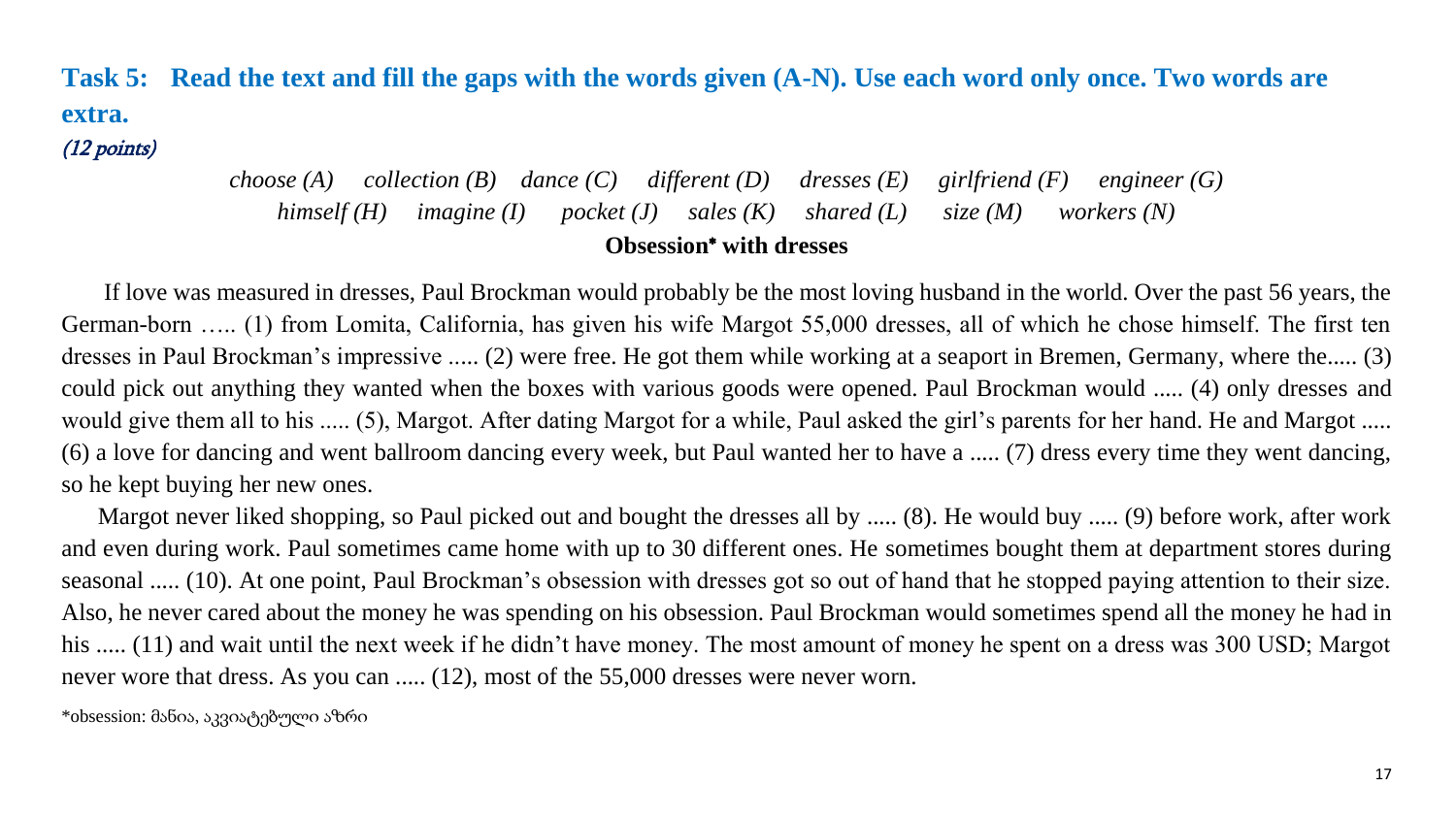## **Task 6: Read the text and fill the gaps (1-10) with one of the following: article, preposition, conjunction or relative pronoun. Insert only ONE word. Do not copy the extra words from the text on the answer sheet.** (10 points)

#### **Renaissance**

What does the word 'Renaissance' mean and where does it come from? Renaissance is an Italian word ….. (1) means 'rebirth'. Italian artists and thinkers of the 14th century believed ….. (2) they were reviving the values of the classical world of the ancient Greeks and Romans. They disliked the art and architecture, which had developed in the period called 'the Middle Ages'. Three very creative people were at the heart ….. (3) this revival – the architect Brunelleschi, the painter Masaccio ….. (4) the sculptor Donatello – all of whom knew each other and were based in Florence.

 Renaissance artists were more fascinated ….. (5) individual human beings than by larger issues, like religion. This fascination led ….. (6) the study of anatomy and other scientific explorations. Over ….. (7) years, Renaissance thinking spread ….. (8) Florence to other cities of Italy such as Venice and Rome. At its high point between 1500 and the 1520s, known as the High Renaissance, artistic giants like Leonardo da Vinci, Michelangelo and Raphael were all working ….. (9) Rome at the same time. Leonardo da Vinci created many fascinating pieces of art, but two of his paintings are among the most famous. They are 'The Last Supper', a fresco style painting in one of ….. (10) churches in Milan and 'The Mona Lisa', a painting of a woman whose mysterious smile has charmed viewers for nearly 500 years.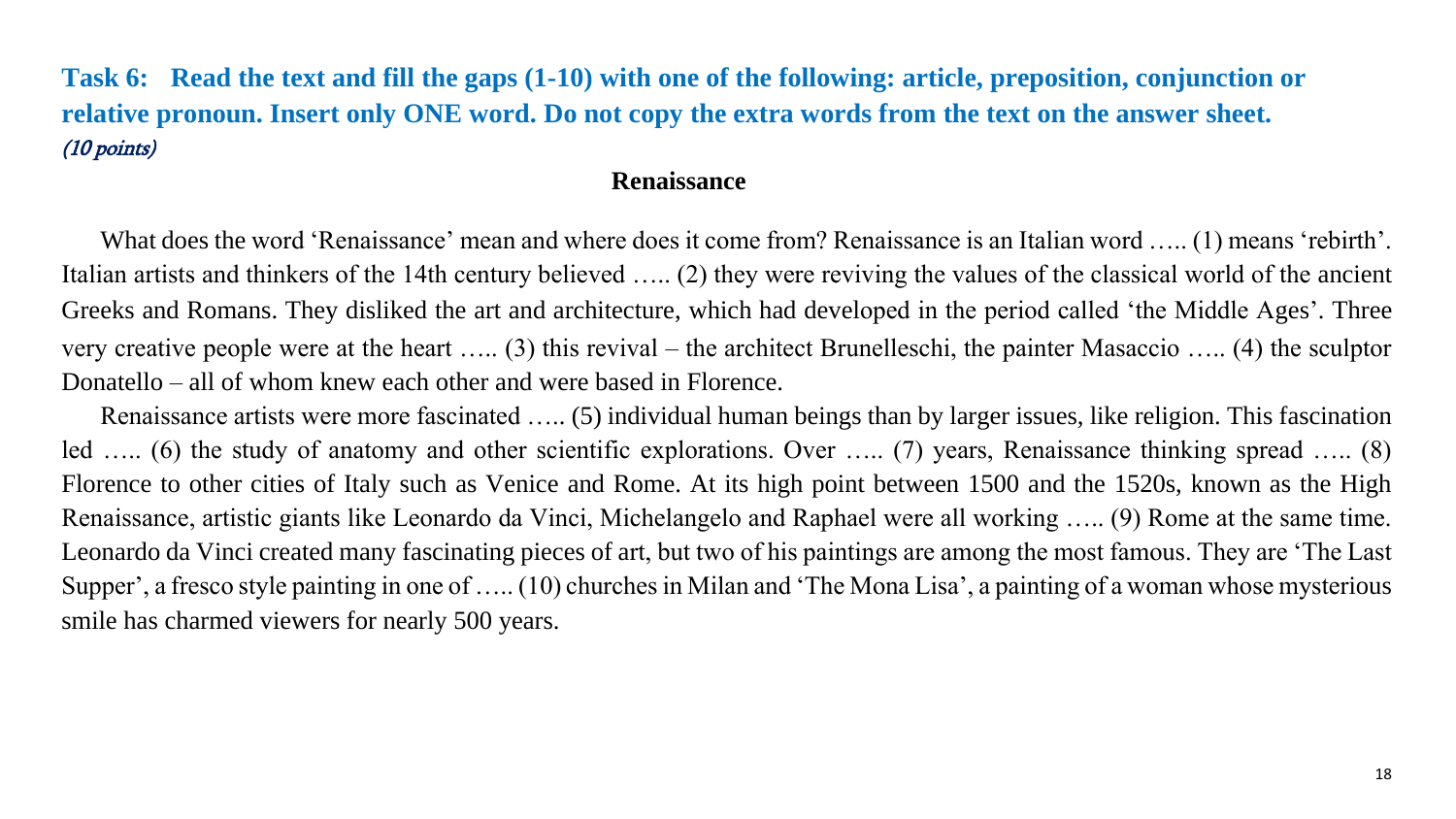**Task 7: The advertisement given below is taken from an online newspaper. Read the advertisement and write an email to the editor of the newspaper asking for more information about the details which are indicated. The beginning is given on the answer sheet. Do not write your or anybody else's name or surname in the letter.** (6 points)

> *Are you interested in meeting young people from the countries of the South Caucasus?*

If so, the South Caucasus Summer Camp, organised in **the central part of Georgia,** is just for you! The camp will help the participants to better understand different cultures and make new and lasting friendships. The camp offers a **variety of cultural** activities. It also offers tours to different parts  $\delta f$ Georgia. The camp starts **in mid-June** and lasts a month. In order to participate please register online at: *www.summercamp.org*

*Where exactly?* 

*When exactly?*

*What kind?*